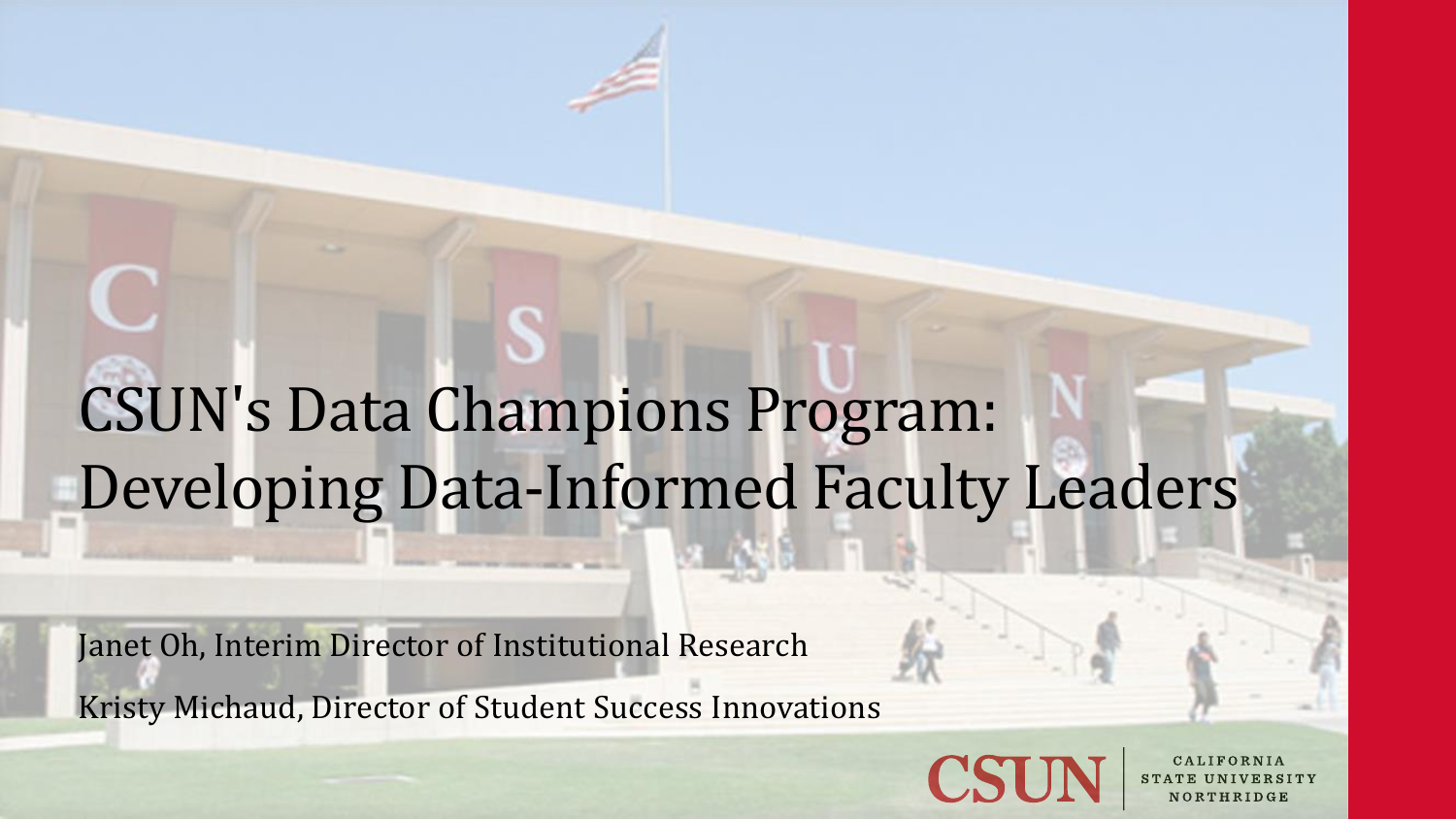### Program Objectives

Promote data literacy among faculty

Build capacity in using data for decision making

Develop faculty leaders in student success efforts

Engage faculty expertise in examining programspecific student data

**CALIFORNIA** STATE UNIVERSITY NORTHRIDGE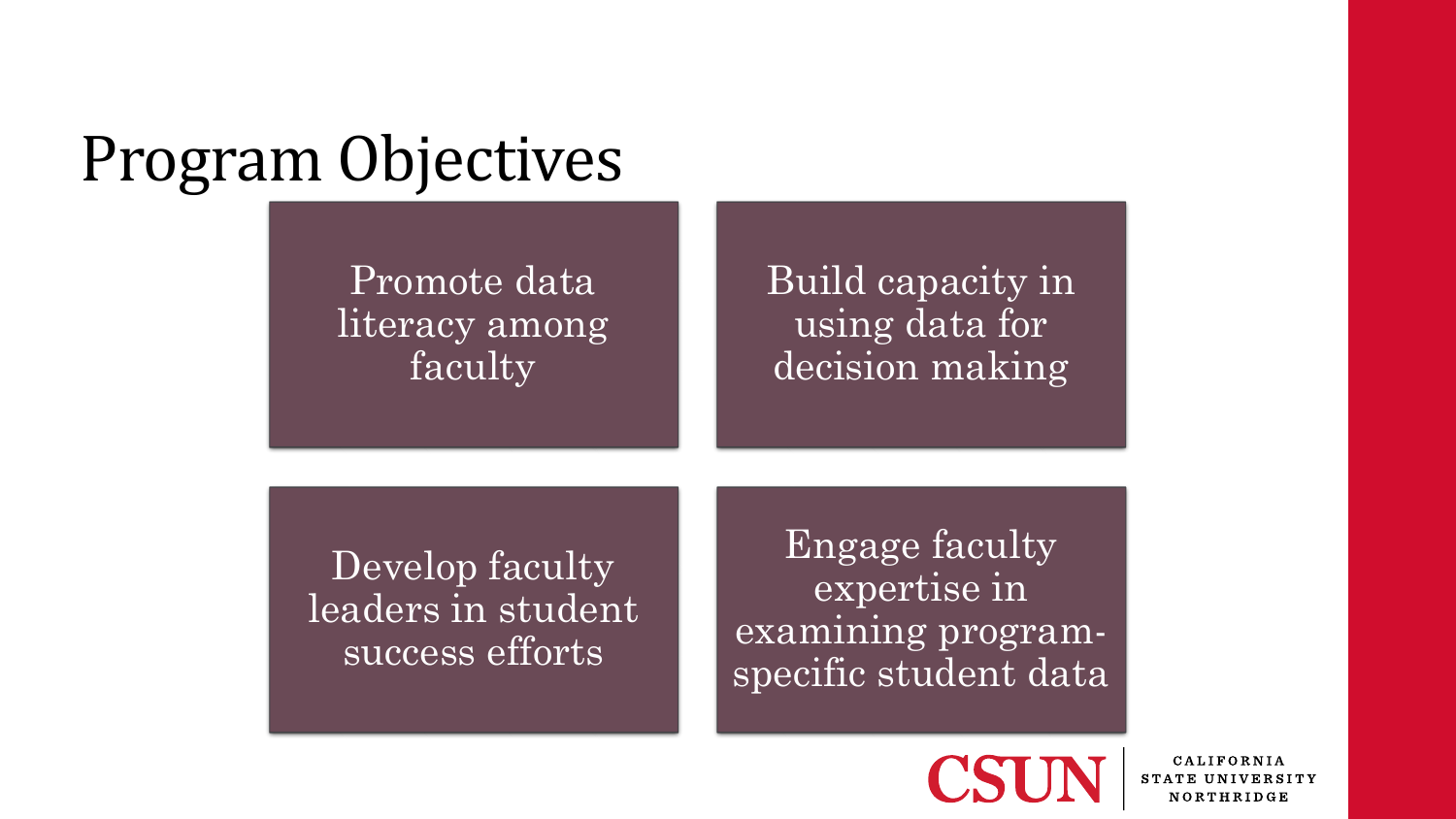### Program Learning Outcomes

Identify CSU and CSUN student success metrics and goals

Explain impact of diverse experiences/backgrounds on student success and opportunity gaps

Practice data literacy by using CSU and CSUN data tools to identify predictors of and barriers to student success

Investigate and identify ways to address a specific student success issue(s)

Promote data literacy and understanding of student success among colleagues



**CALIFORNIA** STATE UNIVERSITY NORTHRIDGE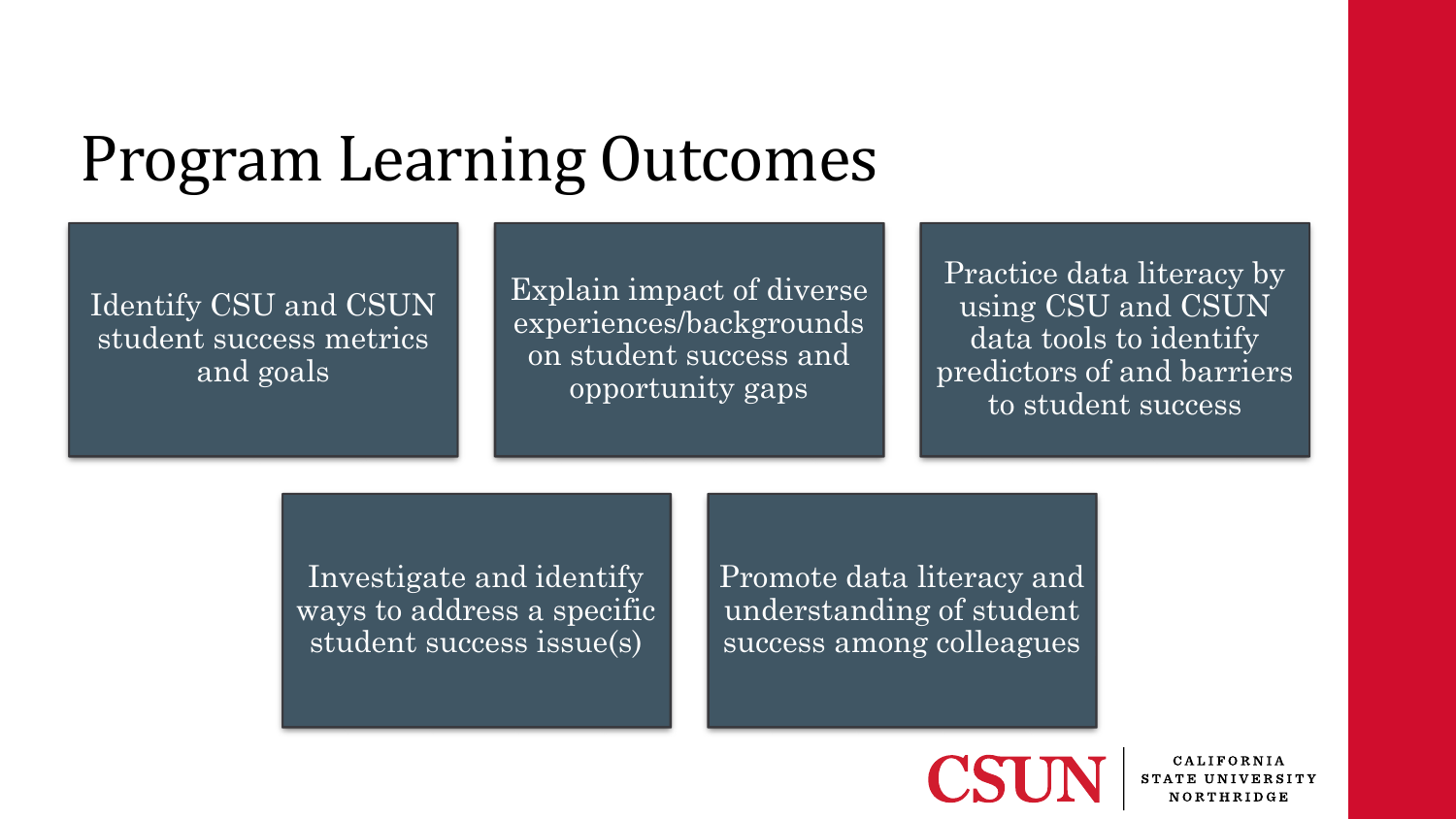### Program Structure

### • Fall

- \$500 stipend
- Four 2-hour trainings
	- Context: GI2025/student success discussion
	- Data tools:
		- · CSU Student Success dashboard
		- CSUN Counts
		- CSUN Student Success dashboard

### • Spring

- 3 units reassigned time
- Biweekly meetings
- Responsibilities:
	- Data literacy workshops/ presentations
	- Data projects

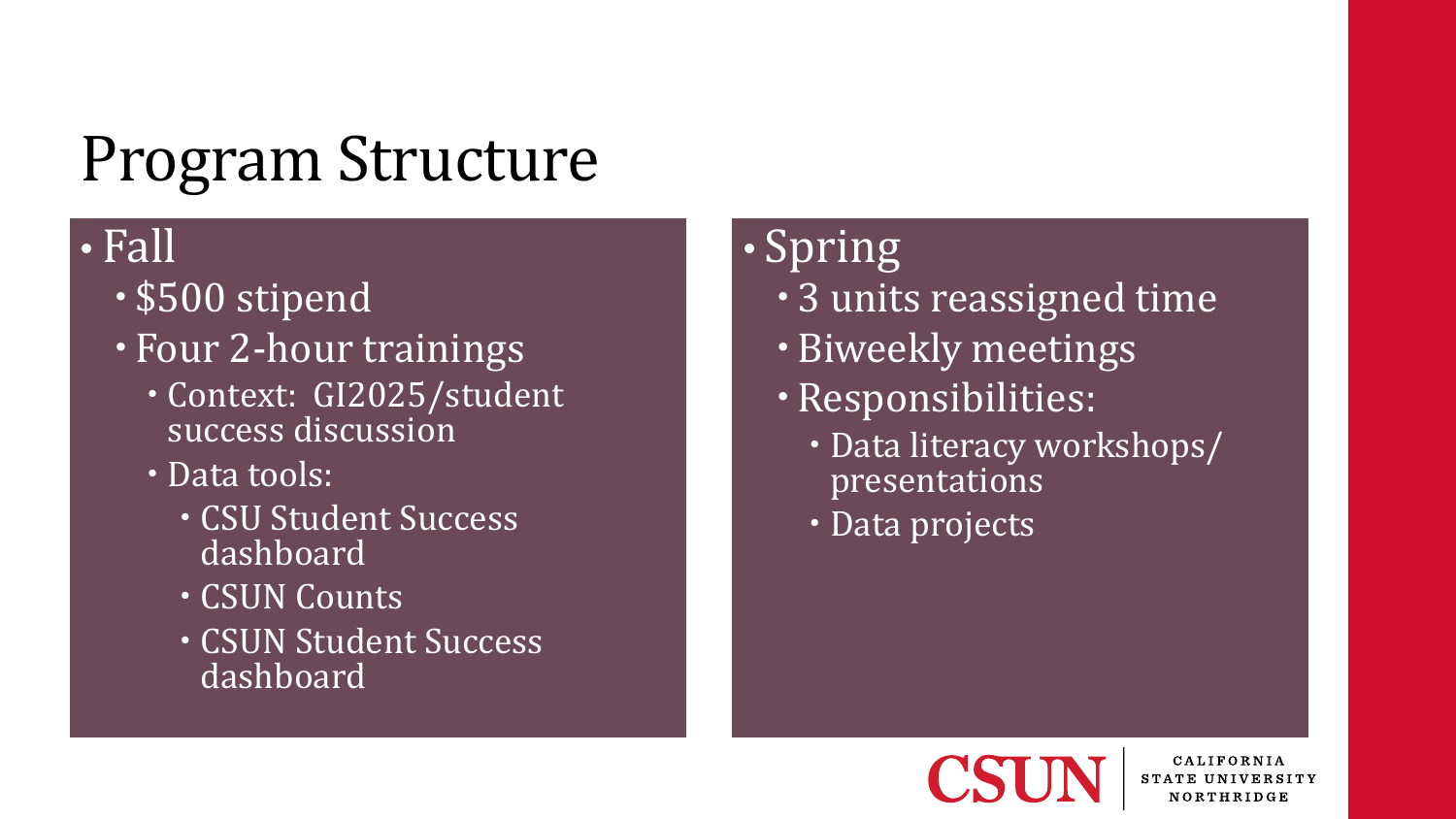# Appointment of Data Champions

- 2016-17: 37 Data Champions
	- 4-5 per academic college (2 for College of Education)
		- 1 additional self-funded DC in College of Engineering & Computer Science
	- 1 each in: Library, EOP, Undergraduate **Studies**
	- 2 self-funded DCs in Extended Learning
	- Total cost: \$206,000
- Data Champions appointed by Deans
	- Part of college student success teams



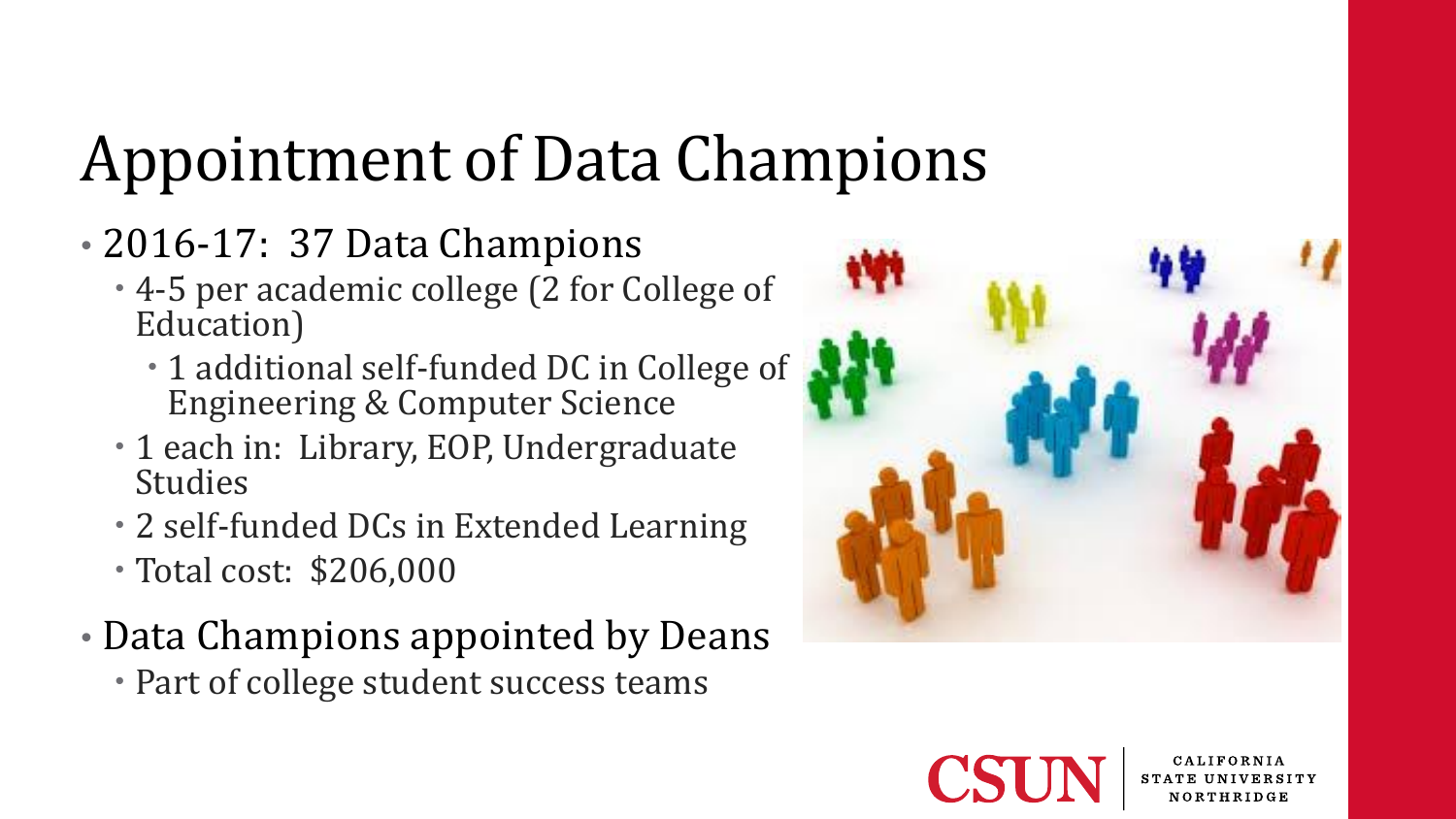# Staffing & Support Work

• Leads

- Janet Oh (Institutional Research)
- Kristy Michaud (Student Success Innovations)
	- IR Staff
		- Data consulting (4)
		- Data pulling (1)
		- Admin support (1)
			- 2017-18
				- Student assistant 20 hours/week
				- Prep work during summer

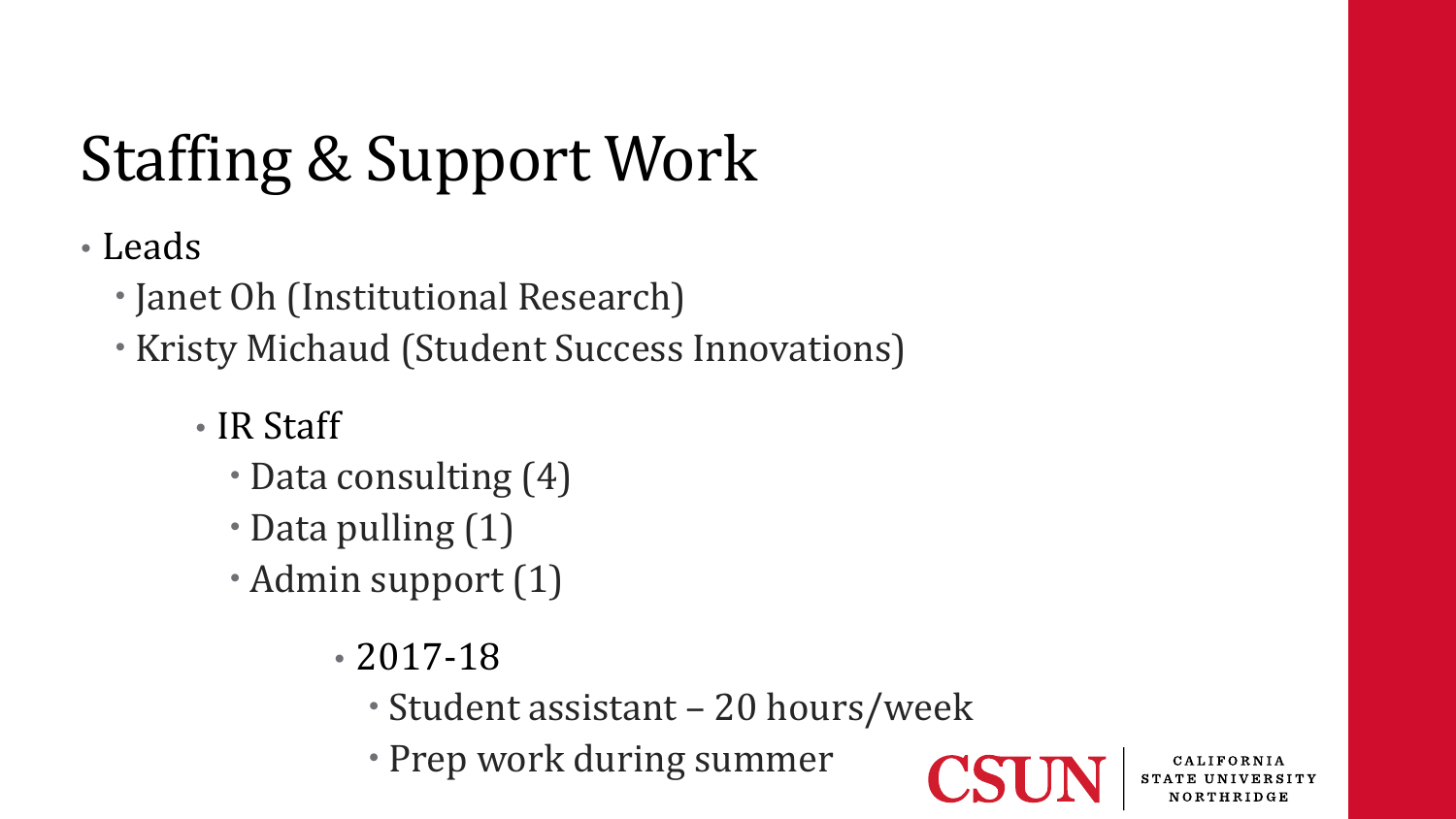#### As you review the contents of this report, consider asking yourself...

## Fall Trainings

- Four 2-hour trainings:
	- Context: GI2025/student success efforts
	- CSU Student Success dashboard
	- CSUN Counts (formerly CSUN by the Numbers)
	- CSUN Student Success dashboard



| <b>STO</b>                                                                                       |                                                                        | <b>CALL A FINANCING</b>                                          |  |  |  |
|--------------------------------------------------------------------------------------------------|------------------------------------------------------------------------|------------------------------------------------------------------|--|--|--|
| <b>Who Are My Students?</b><br>Various demographic charts<br>depicting background information of | How Quickly Do They<br>Progress Toward Degree?                         | What Paths Do They Follow?                                       |  |  |  |
| the students in your department                                                                  |                                                                        | Campus-wide<br>23.7%<br>21.3%<br>4-ye<br>53.4%<br>6-yea<br>57.7% |  |  |  |
| In Which Courses Do They<br>Struggle?                                                            | <b>Are There Achievement</b><br><b>Gaps Between Certain</b><br>Groups? | <b>What Are Their Academic</b><br>Outcomes?                      |  |  |  |
| And most<br>importantly                                                                          | What actions can't taxe?<br><b>District 0122</b>                       |                                                                  |  |  |  |
|                                                                                                  | <b>What Actions Can I Take?</b>                                        | <b>Explore</b><br>the Data                                       |  |  |  |
|                                                                                                  |                                                                        |                                                                  |  |  |  |

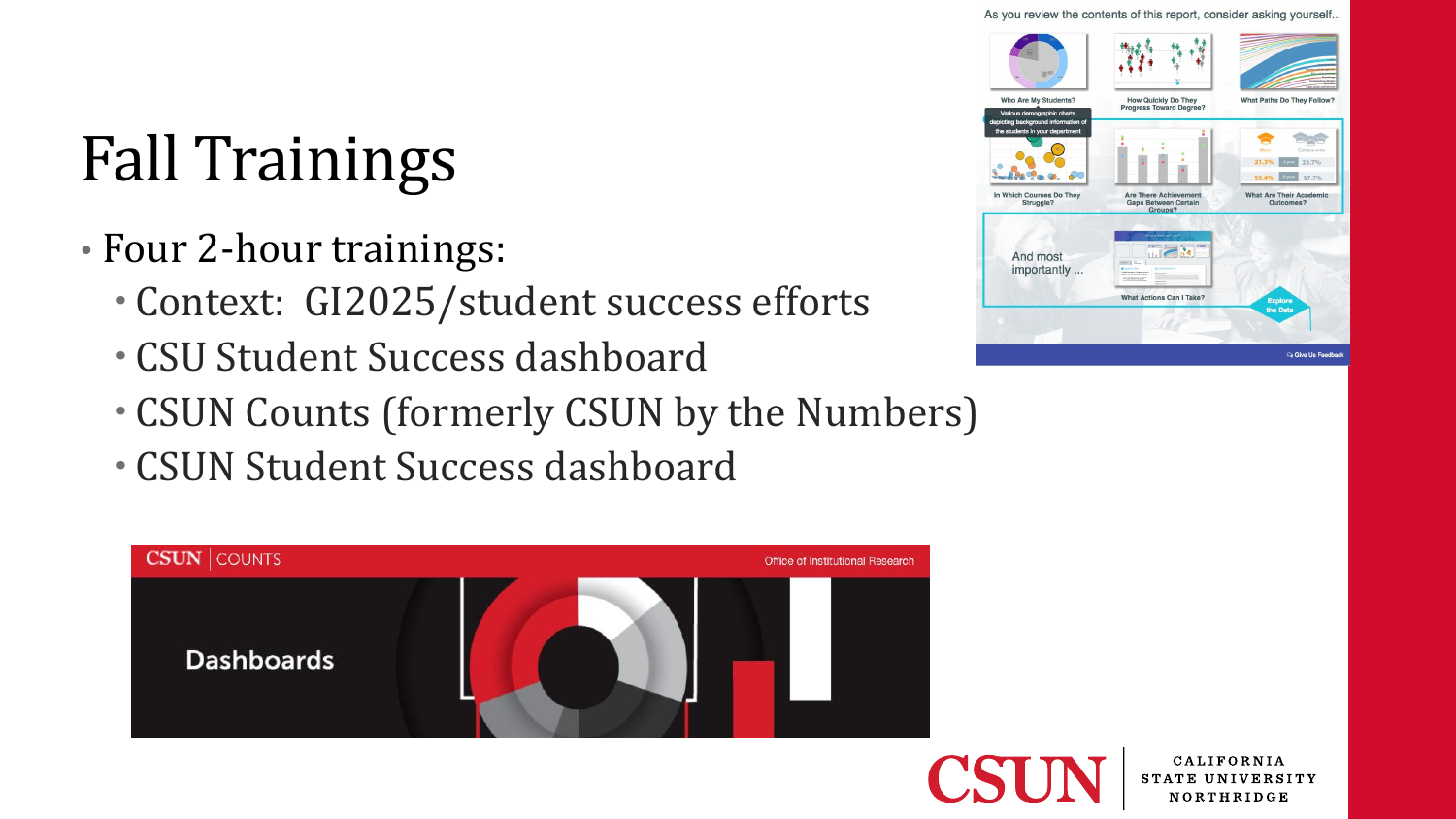

### DATA TOOL: CSUN COUNTS

Who are our students?

|                                                                                | <b>CSUN</b>    |   | <b>COLLEGE</b> |                |   | <b>DEPARTMENT</b> |                |   |   |
|--------------------------------------------------------------------------------|----------------|---|----------------|----------------|---|-------------------|----------------|---|---|
| How many undergraduates did we have in<br>2006? How many do we currently have? | 2006:<br>2016: |   |                | 2006:<br>2016: |   |                   | 2006:<br>2016: |   |   |
| How many of our undergraduates were<br>Latina/o in 2006? Today?                | 2006:          | N | %              | 2006:          | N | %                 | 2006:          | N | % |
|                                                                                | 2016:          |   |                | 2016:          |   |                   | 2016:          |   |   |
| How many of our undergraduates were Pell<br>recipients in 2006? Today?         | 2006:          | N | %              | 2006:          | N | %                 | 2006:          | N | % |
|                                                                                | 2016:          |   |                | 2016:          |   |                   | 2016:          |   |   |



CALIFORNIA STATE UNIVERSITY NORTHRIDGE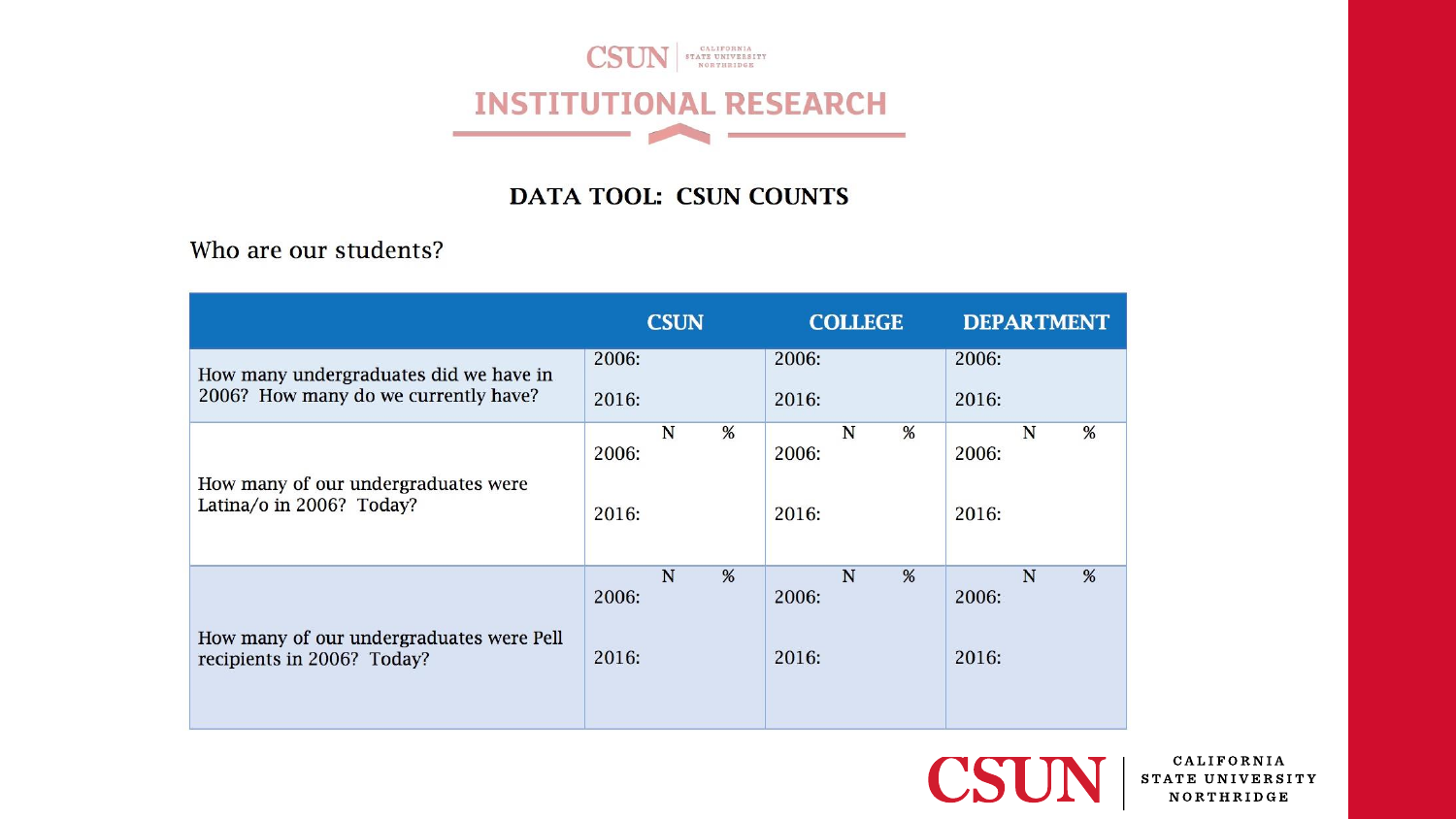### Confidence

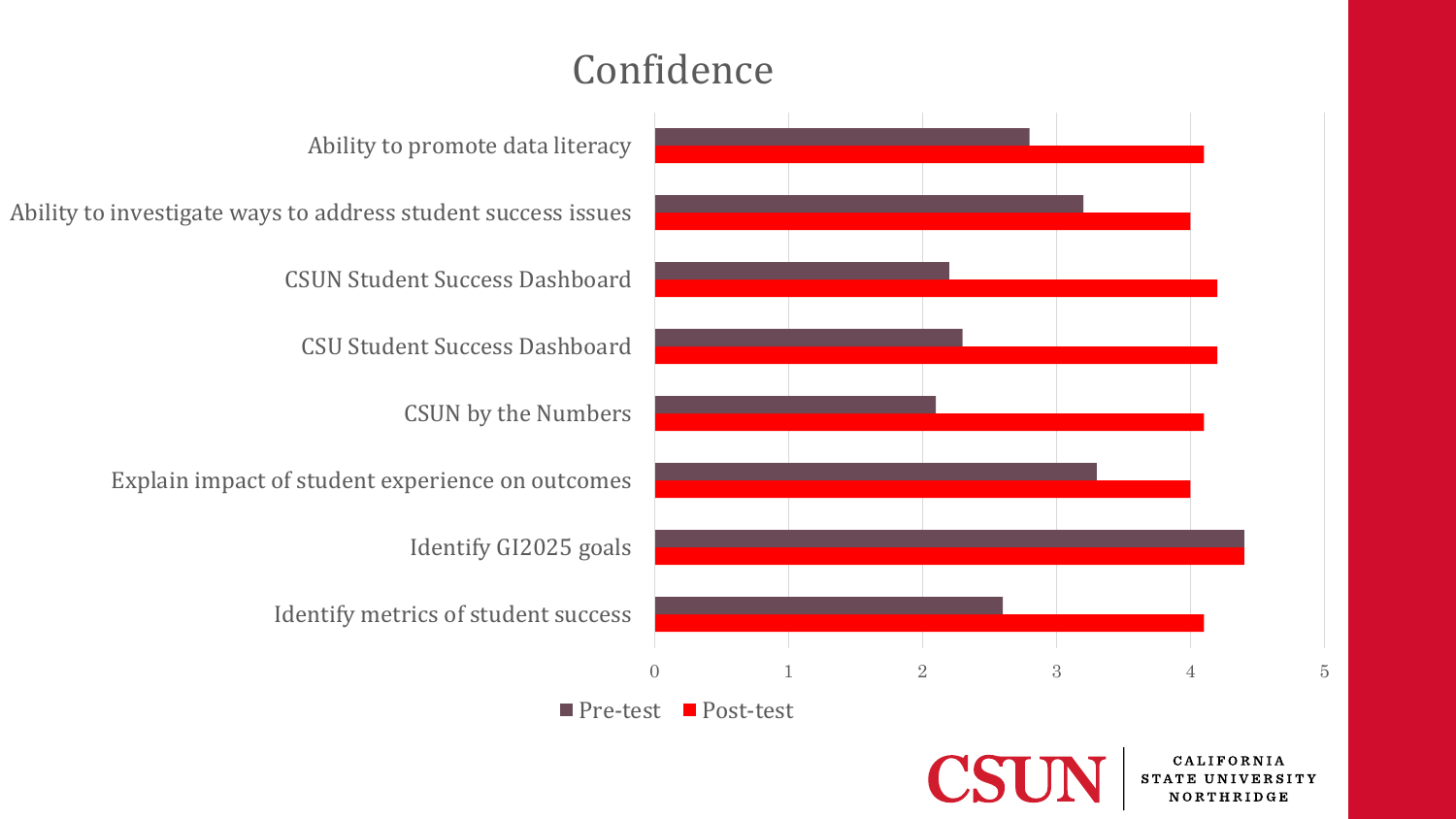## Data Champion responsibilities

- Data literacy work: "Championing the data"
	- Department presentations
	- Department and college workshops
	- Provost's Professional Development Series retreat – discussion facilitator

### • Data projects

- Focus groups
- Pathways analyses



**CALIFORNIA** NORTHRIDGE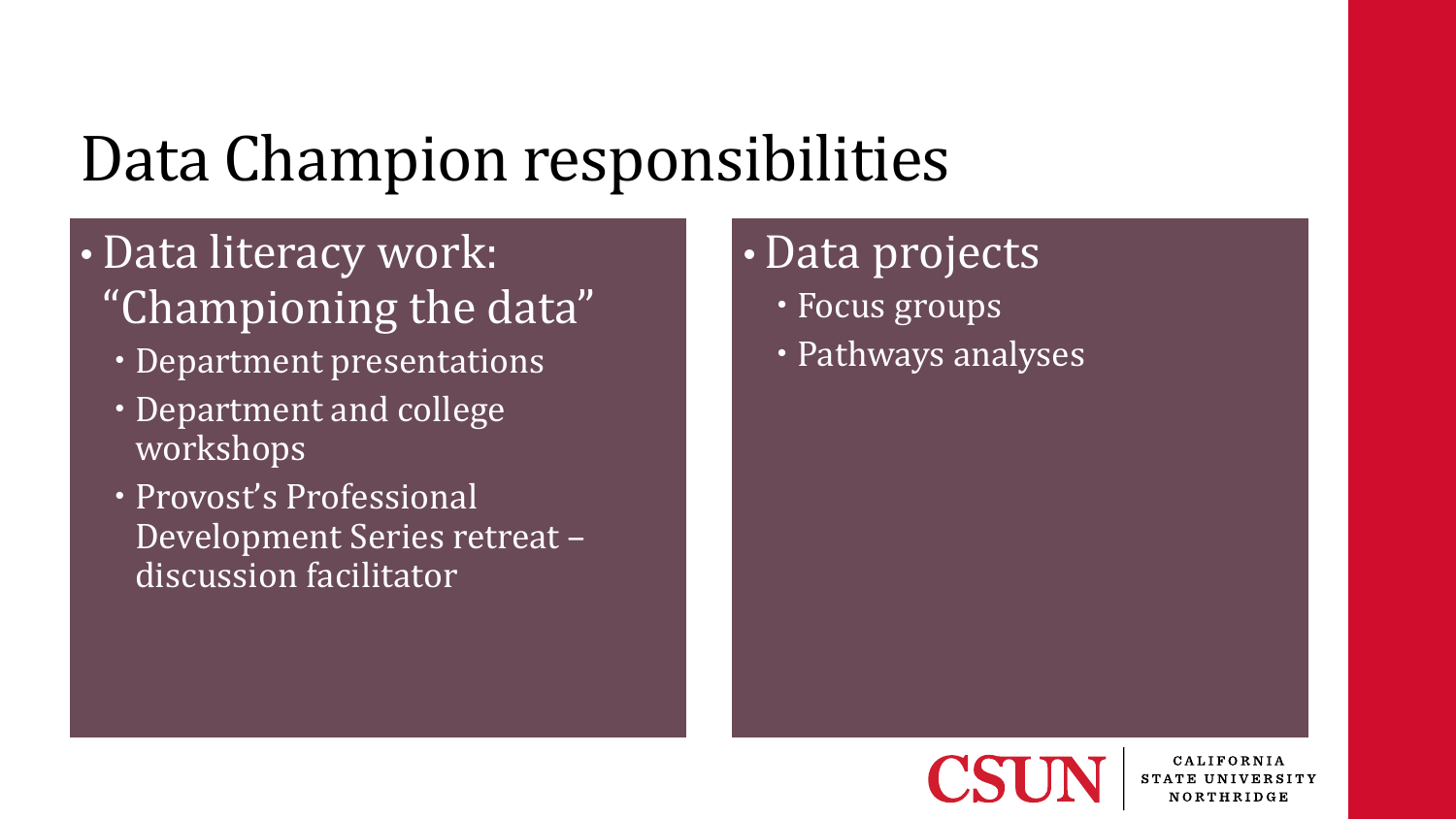## Impact

- Professional development
	- Interdisciplinary community of faculty and staff
	- Faculty leadership
		- Data-informed decision-making
			- Key component of college student success plans
			- Building capacity
			- Data literacy
			- Project results

• Planning for 2017-18 Data Champions